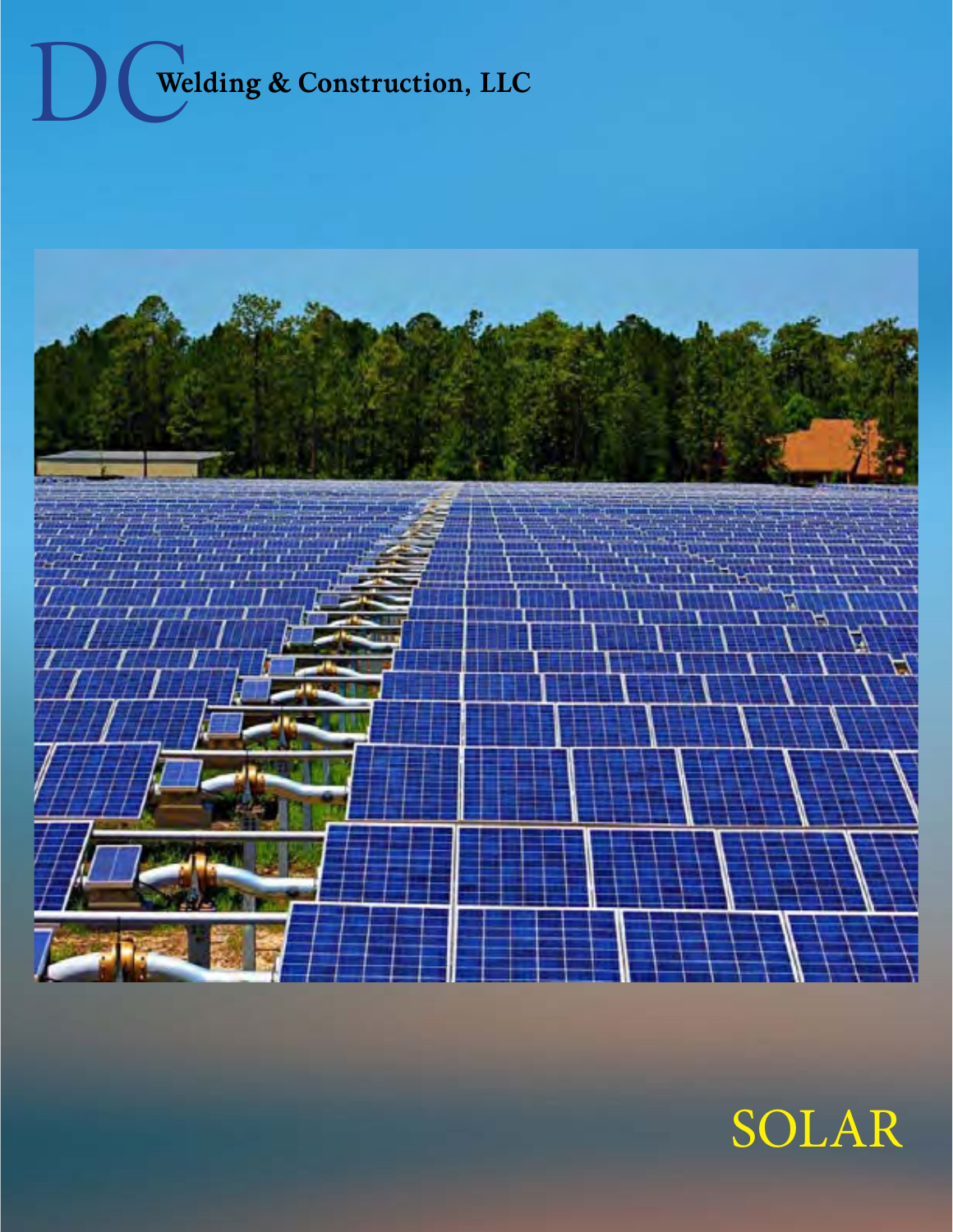**Greenfield and Brownfield Construction**

























































solar - site prep

- install base supports

- install access roads

- gravel panel rows